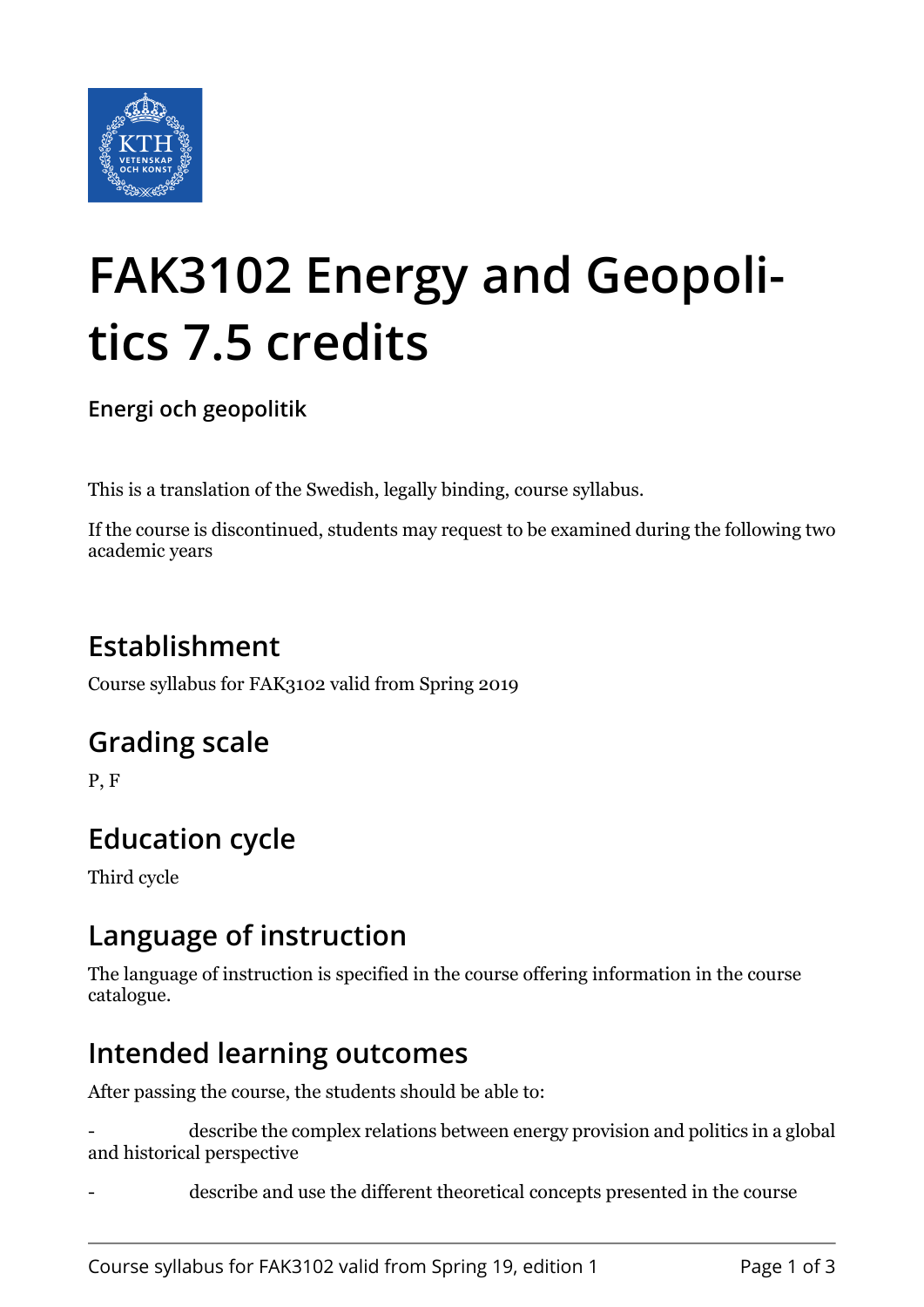- place recent events on the energy arena within a geopolitical and historical perspective

- analyse complex chains of events within the energy field over time
- adopt a critical attitudet

#### **Course contents**

During the past years, questions about energy and energy policy have come to play an important role in global politics. Very few countries today have the means to secure their own energy need through national supplies, and instead long-going dependencies upon other countries have developed. A widespread international trade of crude energy material started already in the 19th century, but has increased exponentially during the second half of the 20th century. Energy trade has included everything from wooden chips, peat, and ethanol, to coal, oil, gas, and uranium. This international trade has developed as a parallel process to the growth of as well new, radical energy technologies (nuclear, large scale water-power, gas power plants, combined power and heating, etc.) and large systems for transport and distribution of energy(in the form of electricity, heat, gas and oil)through pipelines and lines. At the same time, energy politics has become more and more entangled with other political fields, such as environmental politics, research- and innovation politics and foreign politics, which makes it more difficult to understand the development within the energy field. This course aims to give a deeper understanding of energy provision from a geopolitical and historical perspective.

Some of the themes discussed during the course will include:

- International dependencies: gas, oil, uranium
- Transnational vulnerabilities
- Energy and national identity in a global perspective
- Energy and geopolitics during the cold war
- International energy crises old and new
- The globalisation of energy politics and the EU as a new actor in energy politics
- Russia's role
- The cybernetisation of energy systems
- The deregulation of the energy sector
- From national to global innovation systems in the energy area.
- The nuclear fuel cycle as a critical infrastructure
- Energy and international terrorism

## **Disposition**

The course consists of nine lectures and three seminars. As preparation for the course meetings the students will be asked to read literature consisting of articles representing nationally and internationally acknowledged work within the field, as well as new literature